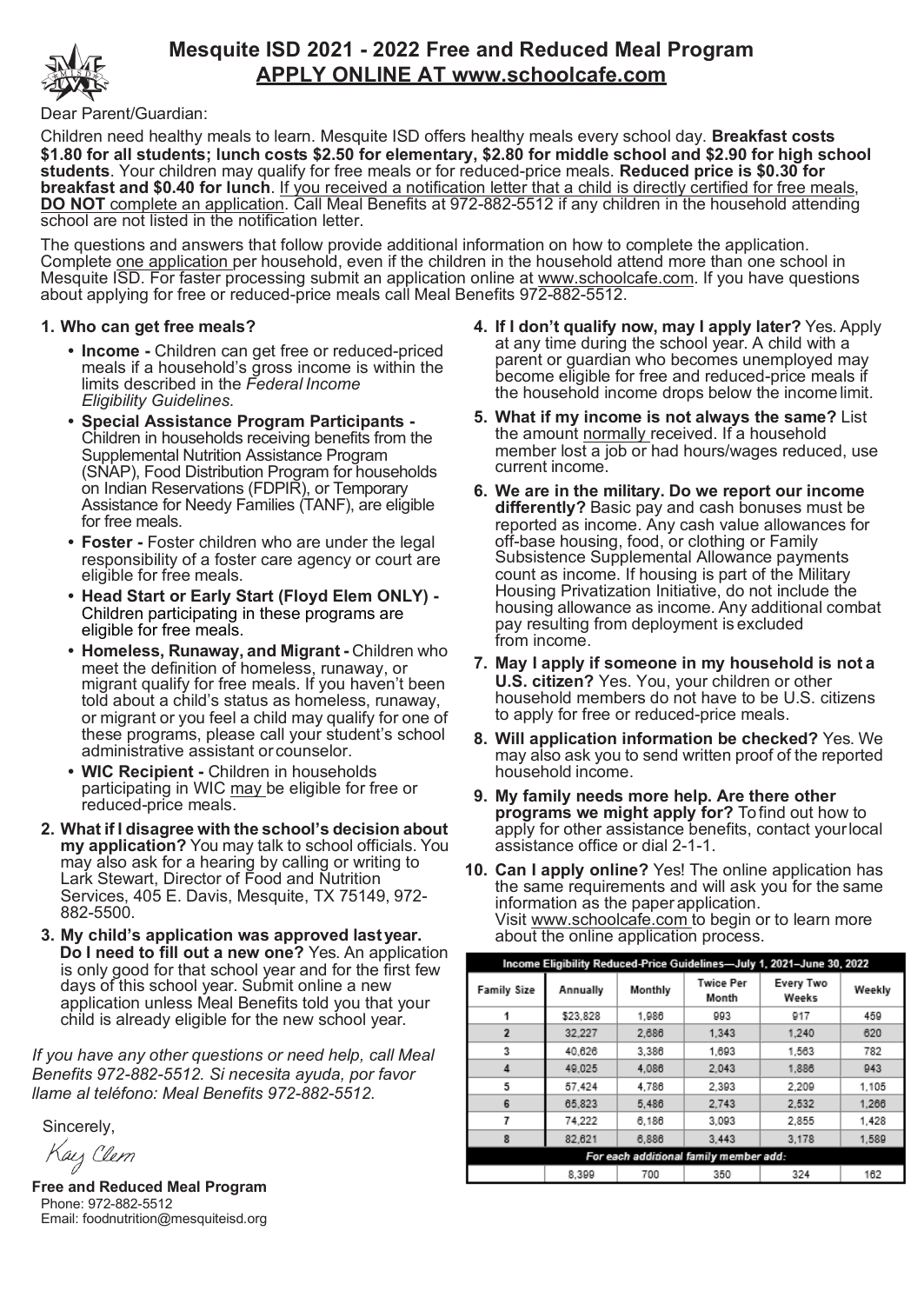## **Mesquite ISD 2021-2022 Multi Child Application for Free and Reduced-Price School Meals Instructions** *APPLY ONLINE AT* www.schoolcafe.com

Please use these instructions to complete the free or reduced-price school meals application. **Submit one application per household, even** if the children in the household attend more than one school in Mesquite ISD. Please use a pen (not a pencil) when completing the application. The application must be filled out completely in order for the school to make a determination if the children in your household qualify for free or reduced-price school meals. **An incomplete application cannot be approved.** Please contact Meal Benefits at 972-882- 5512 or email foodnutrition@mesquiteisd.org with questions.

#### **STEP 1: List all MISD Students in the Household**

**List** the student's social security number or student ID which is optional, but strongly suggested for faster processing.

**Print** the last name, first name, and middle initial for each student in the household in the spaces. If there are more students than lines on

the application, use the back of the application to record additional names. **Record** the student's date of birth, which is optional but strongly suggested for faster processing.

**Check** the box if the student qualifies for free meals as participant in the foster care system; Head Start or as a student meeting the criteria for homeless, migrant, or runaway.

*Checking foster indicates that a foster care agency or court has placed the student in your home. If the application is being submitted for foster children only, contact Meal Benefits Office at 972-882-5512 for further instructions.*

#### **STEP 2: Assistance Programs**

SNAP (Supplemental Nutrition Assistance Program), TANF (Temporary Assistance for Needy Families), and FDPIR (Food Distribution Program for Households on Indian Reservations): Do any household members (including you) currently participate in one or more of the following assistance programs: SNAP, TANF, or FDPIR? If a child or adult in the household is a participant in SNAP or TANF circle yes, record the Eligibility Determination Group (EDG) number in the space. If a child or adult in the household is a participant in FDPIR contact and provide documentation of the FDPIR participation. If the students in the household are eligible based on SNAP, TANF, or FDPIR, skip Step 3 and complete Step 4.

#### **STEP 3: Report Income for All Household Members**

 **Print** the last name and first name for every member (include all students from Part 1, other children and adults) in the household in the space. If more spaces are needed use the back of the application.

*Include every member living in the household that share income and expenses, even if the adult is not related to anyone in the household and does not receive any income. Do not include adults that are not supported by the household's income and do not contribute income to the household.*



Earnings from Work

- *General Types of Income*
- Salary, wages, cash bonuses or strike benefits *U.S. Military* Allowances for off housing, food, and clothing Basic
- pay and cash bonuses (do NOT include combat pay, FSSA or privatized housing allowances) *Self-Employed Worker*
- Net income from self-employment (farm or business)calculated by subtracting the total operating expenses of your business from its gross receipts or revenue. Public Assistance/Alimony/Child Support
- *(Do not report the value of any cash value public assistance benefit NOT listed on the chart.)* Alimony payments, Cash assistance from State or local government, Child support payments if income is received from child support or alimony, only courtordered payments should be reported here. Informal but regular payments should be reported as *other* income in the next part, Unemployment benefit or Worker's compensation
- Pensions/Retirement/Social Security Annuities, Income from trusts or estates, Private Pensions or disability, Social Security (including railroad retirement and black lung benefits), Supplemental Security Income (SSI) or Veteran's benefit
- All Other Income Earned interest, Investment income, Regular cash payments from outside household or Rental income

*It is very important to list all household members as the size of the household determines the household eligibility.*

 **Record** the amount of income for every household member (include all students, other children and adults) receives under the type of income: Work Earnings or Public Assistance/Child Support/Alimony, Pensions/Retirement or Social Security/Supplemental Security Income (SSI), or

#### All Other Income.

*Report all amounts in gross income only and in whole dollars. Gross income is the total income received before taxes or deductions. Ensure that the income reported has not been reduced by the amounts deducted for taxes, insurance premiums, or any other purpose. The Adult Income Information Box provides additional information on the types of income that need to be reported. Foster children may be included as a member of*  the household or may be included on a separate application. Write a  $0$  in any field where there is no income to report. If you write 0 or leave any fields blank, you are certifying (promising) that there is no income to report. If local officials have known or available information that the *household income was reported incorrectly, the application will be verified for cause.*

**Circle** how often (frequency) each type of income is received; W = Weekly, E = Every 2 Weeks, T = Twice per Month, or M = Monthly.

**Record** the total number of household members (include all students, other children and adults) in the appropriate box.

*This number MUST be equal to the number of students listed in Step 1 and other household members in Step 3.* **It is very important to list all household members, as the size of the household determines the household eligibility**.

 **Provide** the last four digits of the Social Security number (SSN) of an adult completing the form or check the box for no SSN. A social security number is not required to apply for this program.

#### **STEP 4: Provide Contact Information and Adult Signature**

**Read** the certification statement. **Print** the name of the adult signing the form. **Sign** the form.

All applications must be signed by an adult household member. By signing the application, the household member is promising that all information has been truthfully and completely reported. Before completing this section, please read the privacy and civil **right statements below.**

 **Record** today's date in the appropriate box.

**Write** your current address and contact information in the space provided. Sharing a phone number, email address, or both is optional, but helps us reach you quickly if we need to contact you.

*If you have no permanent address, this does not make your children ineligible for free or reduced-price school meals.*

The Richard B. Russell National School Lunch Act requires the information on this application. You do not have by give the information out Act reading Nation Tele ands. You must informate. You must informate the attend if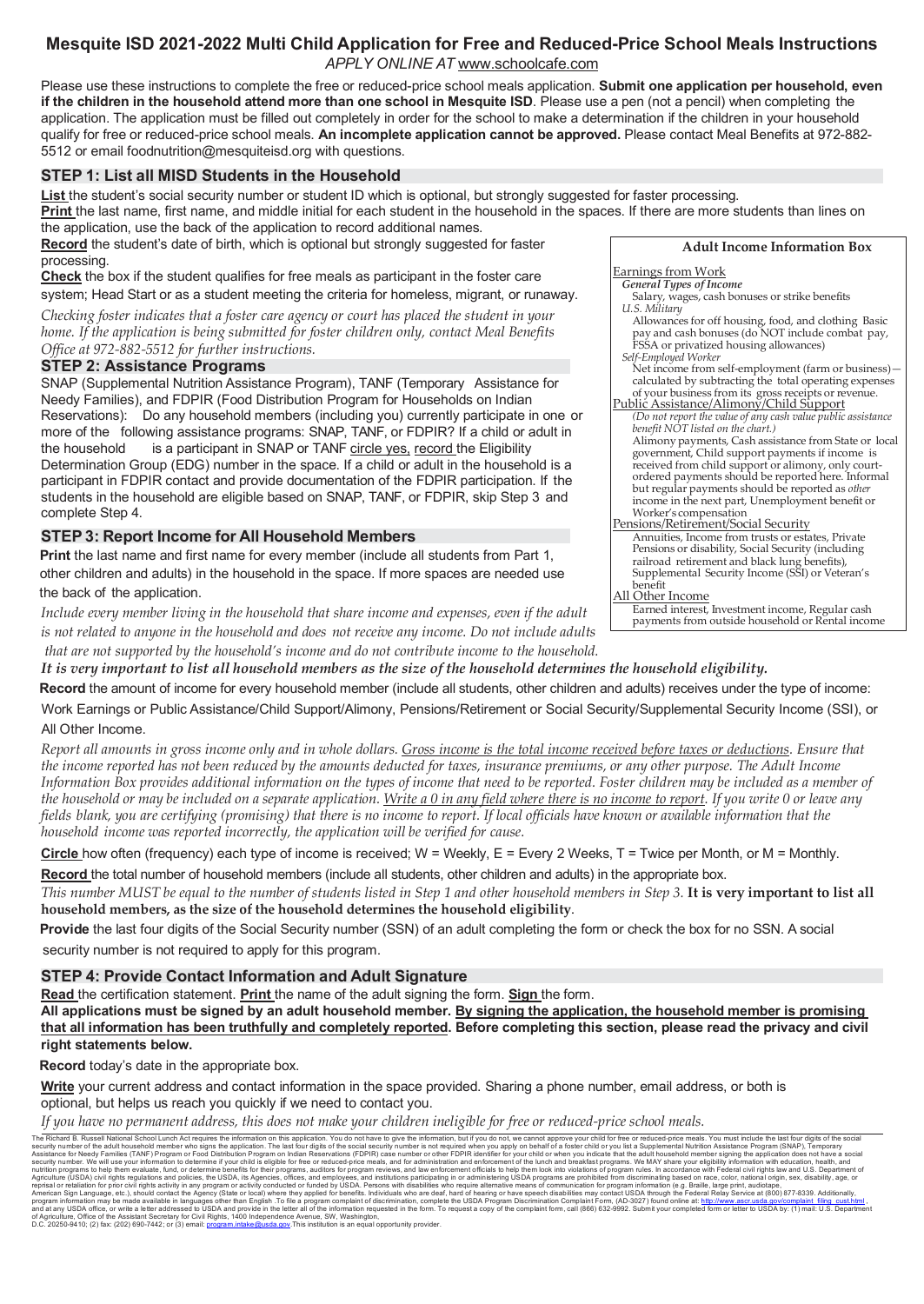**2021 - 2022 Multi-Child Application for Free and Reduced Price Meals or on the SchoolCafé Ap**p Complete one application per household. Please use a pen (not a pencil).

| STEP 1 - List all MISD students in the Household                                                                                                                                                                                                                                                                                                                                                                                     |                                                                                                              |   |                                        |     |                         |                                |                          |                                            | Foster<br>Momedass        |                              |            |
|--------------------------------------------------------------------------------------------------------------------------------------------------------------------------------------------------------------------------------------------------------------------------------------------------------------------------------------------------------------------------------------------------------------------------------------|--------------------------------------------------------------------------------------------------------------|---|----------------------------------------|-----|-------------------------|--------------------------------|--------------------------|--------------------------------------------|---------------------------|------------------------------|------------|
| SSN or Student ID (optional)                                                                                                                                                                                                                                                                                                                                                                                                         | <b>Last Name</b>                                                                                             |   | <b>First Name</b>                      |     | MI                      |                                | Date of Birth (optional) |                                            | Rundrid L<br><b>Wash</b>  | Tready State                 |            |
|                                                                                                                                                                                                                                                                                                                                                                                                                                      |                                                                                                              |   |                                        |     |                         |                                |                          |                                            |                           |                              |            |
|                                                                                                                                                                                                                                                                                                                                                                                                                                      |                                                                                                              |   |                                        |     |                         |                                |                          |                                            |                           |                              |            |
|                                                                                                                                                                                                                                                                                                                                                                                                                                      |                                                                                                              |   |                                        |     |                         |                                |                          |                                            |                           |                              |            |
|                                                                                                                                                                                                                                                                                                                                                                                                                                      |                                                                                                              |   |                                        |     |                         |                                |                          |                                            |                           |                              |            |
|                                                                                                                                                                                                                                                                                                                                                                                                                                      |                                                                                                              |   |                                        |     |                         |                                |                          |                                            |                           |                              |            |
|                                                                                                                                                                                                                                                                                                                                                                                                                                      |                                                                                                              |   |                                        |     |                         |                                |                          |                                            |                           |                              |            |
|                                                                                                                                                                                                                                                                                                                                                                                                                                      |                                                                                                              |   |                                        |     |                         |                                |                          |                                            |                           |                              |            |
|                                                                                                                                                                                                                                                                                                                                                                                                                                      |                                                                                                              |   |                                        |     |                         |                                |                          |                                            |                           |                              |            |
| <b>STEP 2 - Assistance Programs</b>                                                                                                                                                                                                                                                                                                                                                                                                  |                                                                                                              |   |                                        |     |                         |                                |                          |                                            |                           |                              |            |
| Do any household members (including you) currently participate in one or more of the following assistance<br>programs: SNAP, TANF, or FDPIR? Circle one: Yes / No                                                                                                                                                                                                                                                                    |                                                                                                              |   |                                        |     |                         | Eligibility                    |                          |                                            |                           |                              |            |
| If you answered NO > Complete STEP 3. If you answered YES > Write an Eligibility Determination Group                                                                                                                                                                                                                                                                                                                                 |                                                                                                              |   |                                        |     |                         | Determination<br>Group Number: |                          |                                            |                           |                              |            |
| Number (EDG) then skip to STEP 4.                                                                                                                                                                                                                                                                                                                                                                                                    |                                                                                                              |   |                                        |     |                         |                                |                          |                                            | DO NOT add a Case Number. |                              |            |
| STEP 3 - All Household Member Gross Income (Skip this step if you answered 'Yes' in STEP 2)<br>List all household members (including yourself) even if they do not receive income. For each household member listed, report total income (without deductions) for each                                                                                                                                                               |                                                                                                              |   |                                        |     |                         |                                |                          |                                            |                           |                              |            |
| source in whole dollars only. If they do not receive income from any source, write '0'. If you write '0' or leave any fields blank, you are certifying (promising) that there is<br>no income to report.                                                                                                                                                                                                                             |                                                                                                              |   |                                        |     |                         |                                |                          |                                            |                           |                              |            |
| <b>ALL Household Member Name</b>                                                                                                                                                                                                                                                                                                                                                                                                     | Gross income and how often it is received: $W$ = Weekly, E = Every 2 weeks, T = Twice per month, M = Monthly |   |                                        |     |                         |                                |                          |                                            |                           |                              |            |
| (Last and First)<br><b>Include Students from STEP 1</b>                                                                                                                                                                                                                                                                                                                                                                              |                                                                                                              |   | How Often?                             |     |                         | Public Assistance /            |                          | How Often?<br>Pensions / Social Security / |                           | How Often?                   |            |
|                                                                                                                                                                                                                                                                                                                                                                                                                                      | <b>Work Earnings</b>                                                                                         | W | E                                      | T M | Child Support / Alimony |                                | W E<br>T M               | SSI / All Other Income                     |                           | W<br>E                       | T M        |
|                                                                                                                                                                                                                                                                                                                                                                                                                                      |                                                                                                              |   | $W$ E T M                              |     |                         |                                | W E T M                  |                                            |                           | W E T M                      |            |
|                                                                                                                                                                                                                                                                                                                                                                                                                                      |                                                                                                              |   | $W$ E T M                              |     |                         |                                | W E T M                  |                                            |                           | W E T M                      |            |
|                                                                                                                                                                                                                                                                                                                                                                                                                                      |                                                                                                              |   | $W$ E T M                              |     |                         |                                |                          |                                            |                           | W E T M                      |            |
|                                                                                                                                                                                                                                                                                                                                                                                                                                      |                                                                                                              |   |                                        |     |                         |                                | W E T M                  |                                            |                           |                              |            |
|                                                                                                                                                                                                                                                                                                                                                                                                                                      |                                                                                                              |   | $W$ E T M                              |     |                         |                                | W E T M                  |                                            |                           | $W$ E T M                    |            |
|                                                                                                                                                                                                                                                                                                                                                                                                                                      |                                                                                                              |   | $W$ E T M                              |     |                         |                                | W E T M                  |                                            |                           | W E T M                      |            |
|                                                                                                                                                                                                                                                                                                                                                                                                                                      |                                                                                                              |   |                                        |     |                         |                                |                          |                                            |                           |                              |            |
|                                                                                                                                                                                                                                                                                                                                                                                                                                      |                                                                                                              |   | $W$ E T M                              |     |                         |                                | W E T M                  |                                            |                           | $W$ E                        | T<br>M     |
|                                                                                                                                                                                                                                                                                                                                                                                                                                      |                                                                                                              |   | $W$ E T M                              |     |                         |                                | W E T M                  |                                            |                           | $W$ E                        | $T \mid M$ |
| Total number of                                                                                                                                                                                                                                                                                                                                                                                                                      |                                                                                                              |   |                                        |     |                         |                                |                          |                                            |                           |                              |            |
| <b>Household Members</b><br>from STEP 3                                                                                                                                                                                                                                                                                                                                                                                              | Last Four Digits of Social Security Number (SSN) of<br><b>Adult Completing Form</b>                          |   |                                        |     |                         |                                |                          |                                            |                           |                              |            |
|                                                                                                                                                                                                                                                                                                                                                                                                                                      |                                                                                                              |   |                                        |     |                         |                                | *** -**.                 |                                            | Check if no SSN           |                              |            |
|                                                                                                                                                                                                                                                                                                                                                                                                                                      |                                                                                                              |   |                                        |     |                         |                                |                          |                                            |                           |                              |            |
| STEP 4 - Contact Information and Adult Signature                                                                                                                                                                                                                                                                                                                                                                                     |                                                                                                              |   |                                        |     |                         |                                |                          |                                            |                           |                              |            |
| "I certify (promise) that all information on this application is true and that all income is reported. I understand that this information is given in connection with the receipt of Federal funds, and that<br>school officials may verify (check) the information. I am aware that if I purposely give false information, my children may lose meal benefits, and I may be prosecuted under applicable State and Federal<br>laws." |                                                                                                              |   |                                        |     |                         |                                |                          |                                            |                           |                              |            |
| Printed name of adult completing the form                                                                                                                                                                                                                                                                                                                                                                                            |                                                                                                              |   | Signature of adult completing the form |     |                         |                                |                          | Today's Date                               |                           |                              |            |
|                                                                                                                                                                                                                                                                                                                                                                                                                                      |                                                                                                              |   | $\boldsymbol{\chi}$                    |     |                         |                                |                          |                                            | M M D                     | $\mathbf{D}$<br>$\mathbf{Y}$ | Y          |
| Street Address (if available)                                                                                                                                                                                                                                                                                                                                                                                                        |                                                                                                              |   | City<br>State                          |     |                         |                                |                          |                                            | ZIP Code                  |                              |            |
|                                                                                                                                                                                                                                                                                                                                                                                                                                      |                                                                                                              |   |                                        |     |                         |                                |                          | T X                                        |                           |                              |            |
|                                                                                                                                                                                                                                                                                                                                                                                                                                      |                                                                                                              |   |                                        |     |                         |                                |                          |                                            |                           |                              |            |
| Home Phone Number                                                                                                                                                                                                                                                                                                                                                                                                                    | Work Phone Number                                                                                            |   |                                        |     | Email                   |                                |                          |                                            |                           |                              |            |
|                                                                                                                                                                                                                                                                                                                                                                                                                                      |                                                                                                              |   |                                        |     |                         |                                |                          |                                            |                           |                              |            |
|                                                                                                                                                                                                                                                                                                                                                                                                                                      |                                                                                                              |   |                                        |     |                         |                                |                          |                                            |                           |                              |            |
|                                                                                                                                                                                                                                                                                                                                                                                                                                      |                                                                                                              |   |                                        |     |                         |                                |                          |                                            |                           |                              |            |

For FASTER processing, apply online at **www.SchoolCafe.com** or on the **SchoolCafé App**